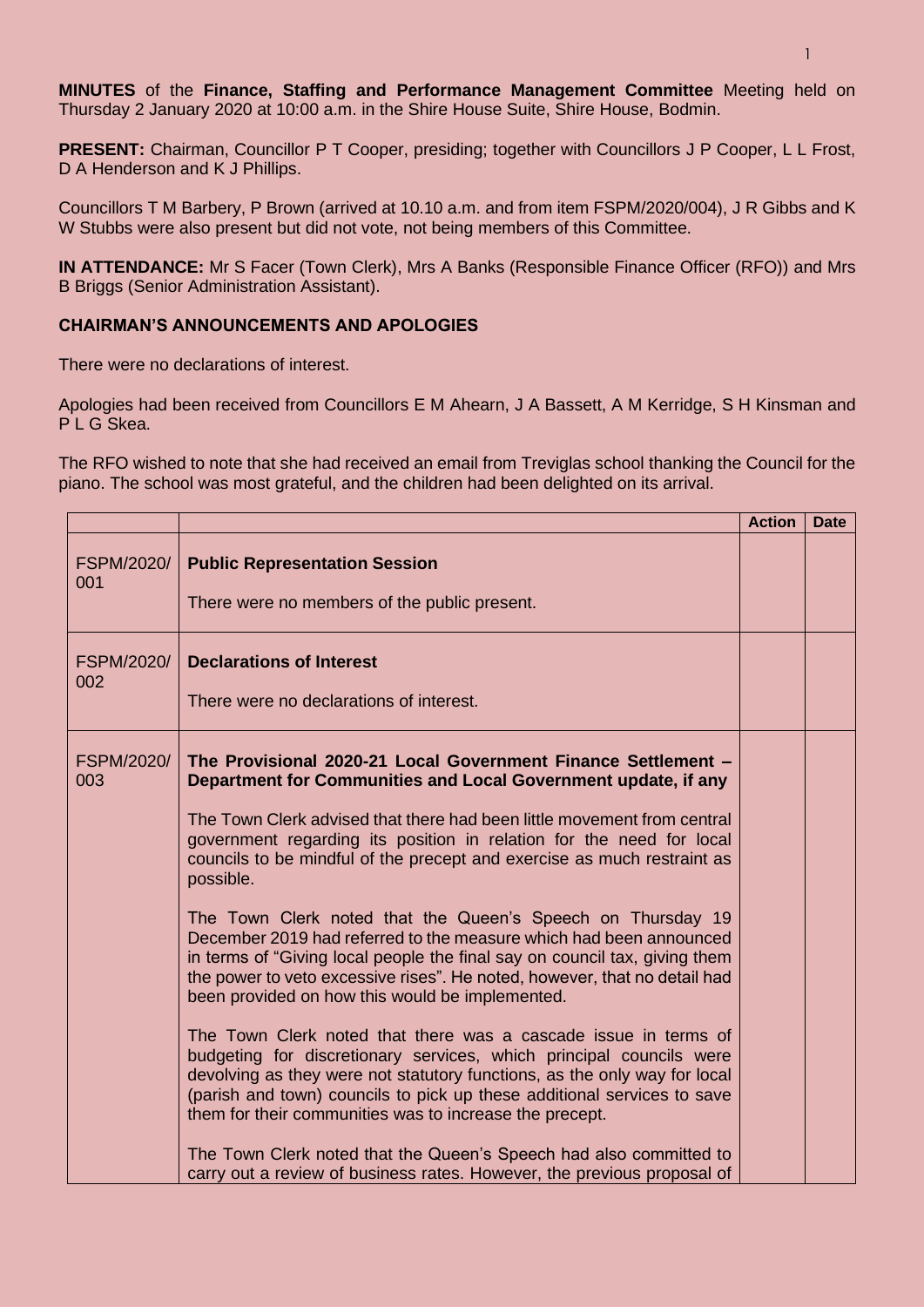|                   | removing business rates on public toilets had fallen from the last round<br>of government focus given the parliamentary elections, which he noted<br>NALC was following up for the sector.                                                                                                                                                                                                                                                                                                                                                                                               |  |
|-------------------|------------------------------------------------------------------------------------------------------------------------------------------------------------------------------------------------------------------------------------------------------------------------------------------------------------------------------------------------------------------------------------------------------------------------------------------------------------------------------------------------------------------------------------------------------------------------------------------|--|
| FSPM/2020/<br>004 | To consider the Draft Budget for 2020/21 - to include consideration<br>of requests for financial assistance referred from various Council<br>and Committee Meetings and to also include information received<br>from Cornwall Council regarding Council Tax Benefit Support Grant<br>and adjustments to the Tax Base for 2020/21                                                                                                                                                                                                                                                         |  |
|                   | The RFO noted that the budget was being presented differently as to<br>previous years due to the desire of the Council to look further ahead at a<br>three-year budget, plus the change in committee structure, following the<br>recommendations coming out of the recent service and staffing review<br>(minute ref C/2019/328 refers).                                                                                                                                                                                                                                                 |  |
|                   | Councillor P Brown arrived at 10.10 a.m.                                                                                                                                                                                                                                                                                                                                                                                                                                                                                                                                                 |  |
|                   | The Chairman reported that Councillor S H Kinsman, who was unable to<br>attend the meeting due to work commitments, had sent some<br>considerations via email that she had requested be shared with the<br>Committee, as follows:                                                                                                                                                                                                                                                                                                                                                        |  |
|                   | to be realistic in what we can achieve both financially and in terms<br>of officer capacity.<br>Treat Councillor offers of support as a bonus and not something<br>to rely on when budget setting<br>We deliver the objectives and supporting actions, we have<br>already agreed for our term, unless there is a valid reason that we<br>then make public<br>We identify a budget for an effective out of hours response<br>We identify a budget to bring cemetery records up to date<br>continue to support RFO to explore a risk management system<br>with a 'spend to save' approach" |  |
|                   | The RFO noted that the Council Tax Benefit Support Grant had<br>decreased 6.65% from last year, resulting in a loss of £4,880.06 for this<br>budget year, with the grant standing at £65,505.81 for 2020/21. She also<br>noted that it was likely that the grant would be withdrawn all together for<br>the 2021/22 financial year and she had not included it in the three-year<br>budget going forward as the Council should be prepared to lose this<br>funding.                                                                                                                      |  |
|                   | The RFO reported that the increase in the number of Band D properties<br>from 2019/20 to 2020/21 was 4,405 to 4,485.                                                                                                                                                                                                                                                                                                                                                                                                                                                                     |  |
|                   | There then followed some discussion about which set of Aims and<br>Objectives the Council was working with in terms of setting the budget,<br>there having been some dispute regarding the list recommended by the<br>Policy Committee (minute ref POL/2019/050 refers).                                                                                                                                                                                                                                                                                                                 |  |
|                   | The RFO noted that the draft budget currently reflected a precept rise of<br>10.65% and that this was based on the existing set of aims that the<br>Council was working to. She recommended working through the budget<br>line by line and discussing current projects that the Council had already                                                                                                                                                                                                                                                                                      |  |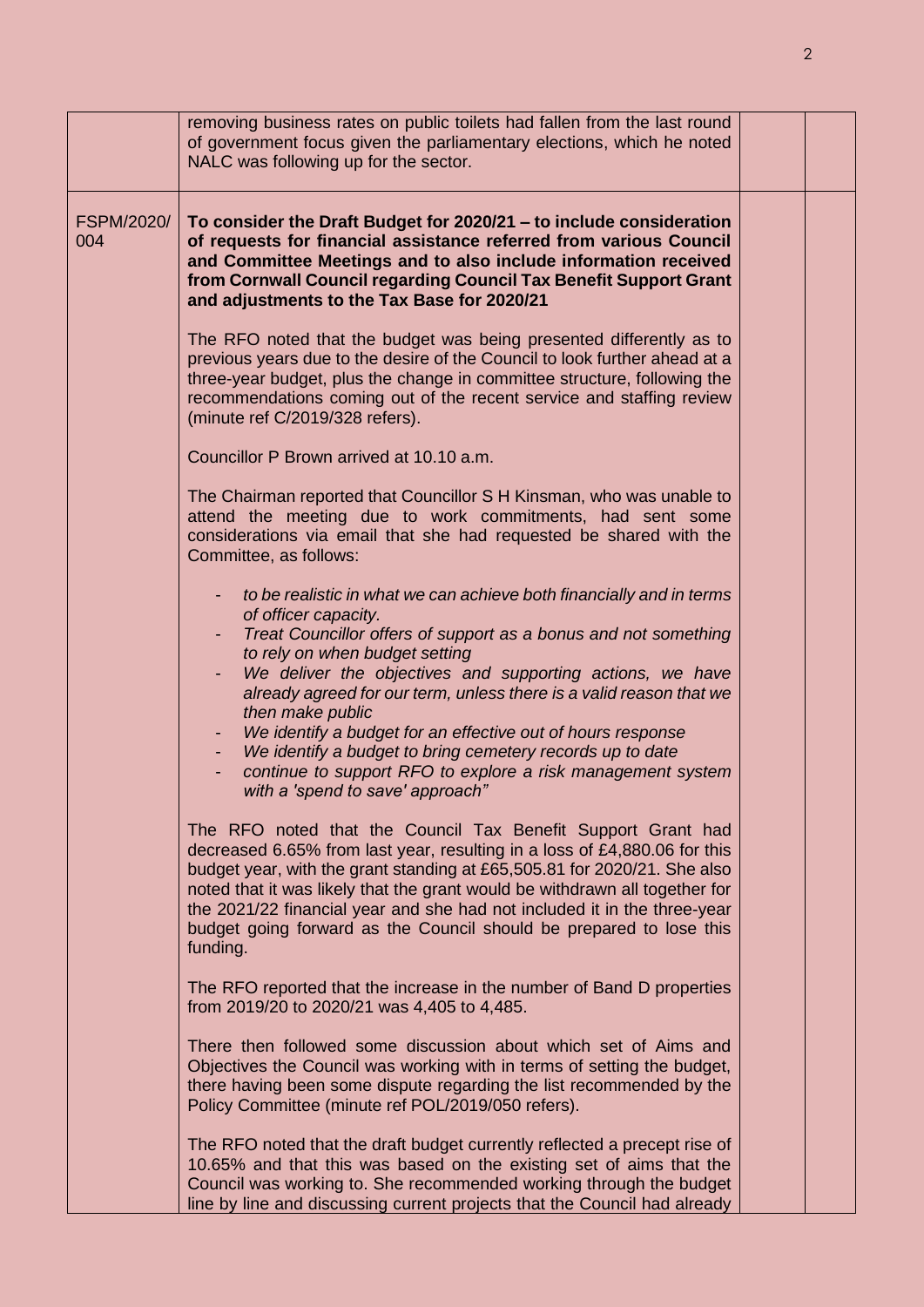committed to and reviewing budget allocation to new projects following that process. Members then reviewed the existing set of objectives and identified which ones would require budget allocation in the forthcoming budget year: **Skate Park** – this is an ongoing project, with work scheduled to commence in February (but with a start deadline of July 2020 in order to receive the Sport England grant). Stage 1 of this project was currently going through the planning process. Members considered that Stage 2 (wider landscaping, Multi-Use Games Area (MUGA), sensory garden) was not part of the original objective. It was noted that the money for this project was already allocated and would therefore not impact on budget but would have a significant impact on staff time. The RFO noted that the POSM was working on the MUGA element at the current time. **Cemetery** – Members considered that this project required a significant budgetary commitment and some Members were minded to look to pass this responsibility back to Cornwall Council. They felt that precept payers of Bodmin were essentially paying twice for burial services, with Bodmin services being provided by BTC and Cornwall Council providing services in other towns. Some Members felt that the cost of the cemeteries provided by Cornwall Council would be covered by the precept in any case and provision of Bodmin services would likely result in an increase in Cornwall Council's precept in future years. Having been through the negotiation process and having secured a piece of land from Cornwall Council, some felt it seemed incongruous to look to discharge responsibility at this late stage and that, as a current key objective it should be completed as previously agreed. The RFO commented that this had been discussed at the FS&PM Committee meeting held on 19 December 2019, when it had been agreed that the Town Clerk contact Cornwall Council in this regard (minute ref FSPM/2019/105(c) refers). The Town Clerk reiterated that there could be a public perception and reputational risk that, as a burial authority, BTC were viewed as responsible for providing this service. Some Members considered that any reputational damage would sit with Cornwall Council if they were not open to taking on this provision. It was noted that the previous decision relating to this matter would be reflected in the minutes from the FS&PM meeting held on 19 December and that this action point would be voted on at the Full Council to be held on 16 January 2020. **Parks Department Building and Compound** – Members felt that this project should be a priority going forward. They felt that, having invested in new machinery over the past year it was important that the storage facility be fit for purpose. **Relocation of staff to Shire Hall** – Complete.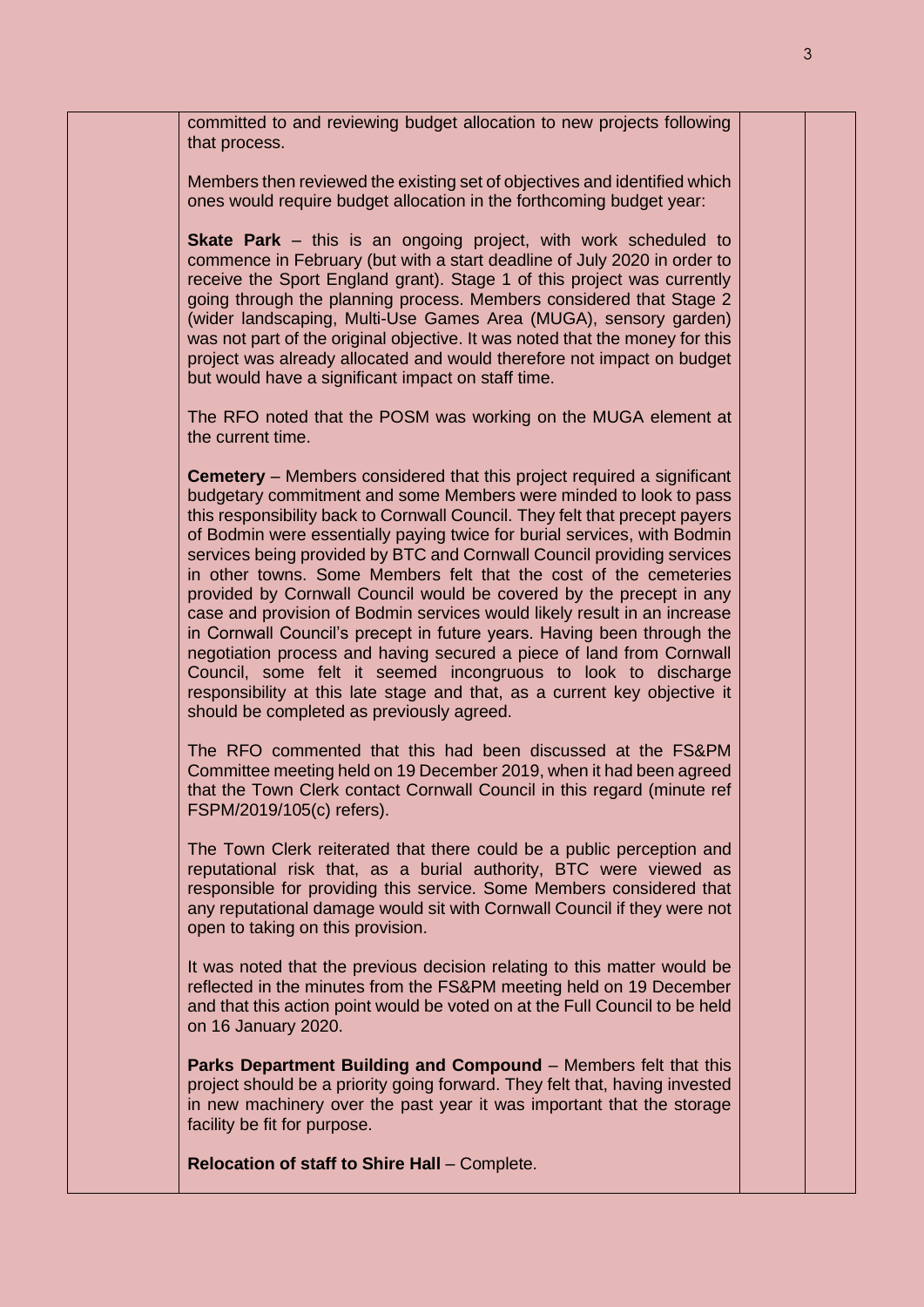**Fair Park and Priory Park Toilets** – It was noted that the Fair Park project was currently out to tender for the second time as only one tender had been returned during the first tender process. Members had previously agreed to postpone the Priory Park toilets project and this was therefore still a live objective. **Registry of BTC land** – Ongoing project. **Contract Negotiations** – Ongoing project. There then followed some discussion regarding acquisition of land at Tredanek Close from Cornwall Council for the purpose of installing play equipment. The Town Clerk commented that the Bodmin Jail and Hillside Park works would need to be done prior to the commencement of any project in order that the layout of equipment could be best considered. He also noted that the ground in this area was extremely wet and boggy and may present challenges. He also noted that BTC needed to be mindful of staff time and the number of projects it wants to deliver. Councillor J P Cooper felt that these were not insurmountable and that modern civil engineering techniques could address the issues with the land. He felt that Section 106 funding may be available and shouldn't be lost due to lack of foresight. **Neighbourhood Plan** – This was an ongoing project and it was noted that the sum in the budget would be reviewed when going through the line-by-line process later in the meeting. **Staffing review** – The review had now been completed and the recommendations from the report adopted, and the Council now needed to implement those recommendations in line with the agreed timescales within the recommendations. It was noted that Standing Orders required amendment to incorporate the new Committee structure. Members then went on to consider each of the bullet points as laid out on the agenda: ➢ **Parks Department Replacement Machinery schedule –** The RFO noted that she and the POSM had produced a list of machinery along with its useful life and that she had used this to calculate the level of reserves to cover future replacement. The RFO noted that the rolling program of replacement had been implemented last year, and she had initially put a sum in the budget to adequately contribute to this rolling program which would be built on year-on-year to ensure adequate budget when required. During last year's budget setting process, the RFO noted that it had been agreed to cut the budget in order to minimise the precept increase and the sum in this year's budget therefore reflected the shortfall from last year. The parameters used in making the decisions on vehicle replacement were discussed. The RFO noted that, in line with Council's previous decision, vehicles were serviced every six months and recommendations from the annual MOTs were also considered. Replacement was based on the POSM's judgement as to the value of the vehicle in comparison to maintenance/repair costs. Some

4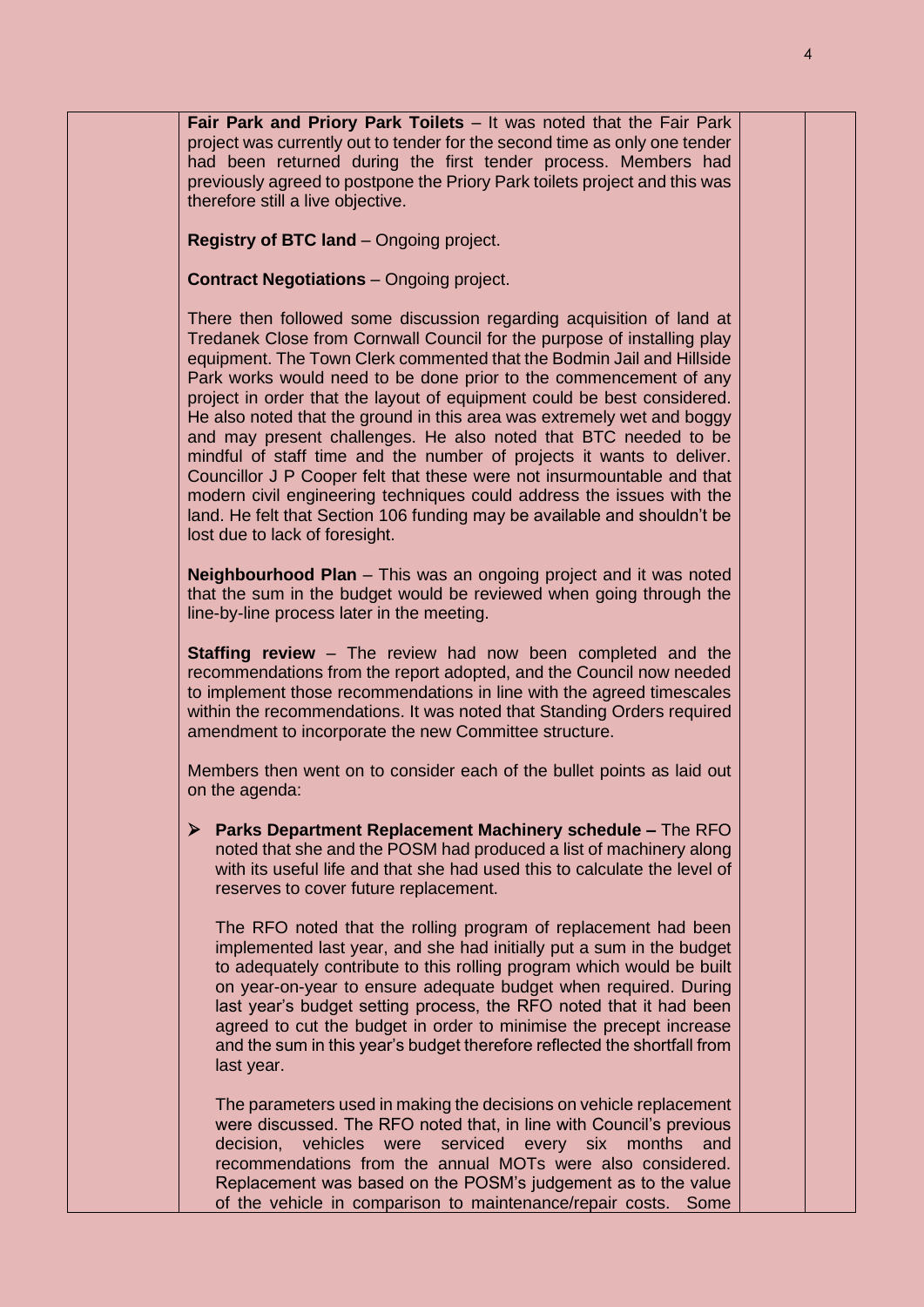Members felt that the Council should be working on a more formal asset depreciation system. Other Members felt that the current system appeared to be working and the POSM should be given discretion as manager to continue to make those judgements. The number of Parks Team vehicles was queried. The RFO commented that Members had agreed to purchase an additional vehicle in order that the POSM was no longer required to use his personal vehicle and that they had agreed the current level of vehicles as being required for the level of work currently undertaken by the team. She also noted that, should Members have observed vehicles parked in the yard during the working day recently, this might have been due to staff having been operating the cherry-picker whilst putting up/taking down the Christmas lights, and due to staff absence in December. ➢ **Rolling Programme of Play Area Improvements** – A report was circulated at the meeting. It was noted that, under the new Committee structure, the POSM will have the delegated authority to work through the list of required/planned replacements and implement works as necessary in line with the allocated budget. It was also noted that Hillside Park would be added to this list should Section106 monies come through. There then followed some discussion regarding the level of detail required in future budgets if each committee under the new structure and the Head of Service of that committee was going to have more authority to spend within their budget. It was noted that it was important to be transparent in terms of budgeting and spending and, considering that this is not how the current budget had been prepared, this was not something that was achievable for 2020/21 but that a change in budget presentation could be considered in future year. ➢ **Earmarked Reserves** – The RFO circulated a document detailing the current list of earmarked reserves. ➢ **Levels of Reserves** – The RFO noted that the current level reserves stood at 9 months expenditure. ➢ **Investments** – The RFO noted that the risk appetite of Members and the investment portfolio had been reviewed recently, and that representatives from HSBC were attending the FS&PM Committee meeting to be held on 20 February 2020. It was also noted that the loan was due to be repaid in 2025. ➢ **Provision of free of charge services –** The RFO noted that this item had been included based on feedback from Members who felt that the Council should be promoting all the services provided in the Town free of charge. It was felt that this would be helpful to give members of the public an overview of how the Council was spending the precept. ➢ **Consider any Increase in Charges for BTC services** – The RFO noted that consideration of any increases in charges made by the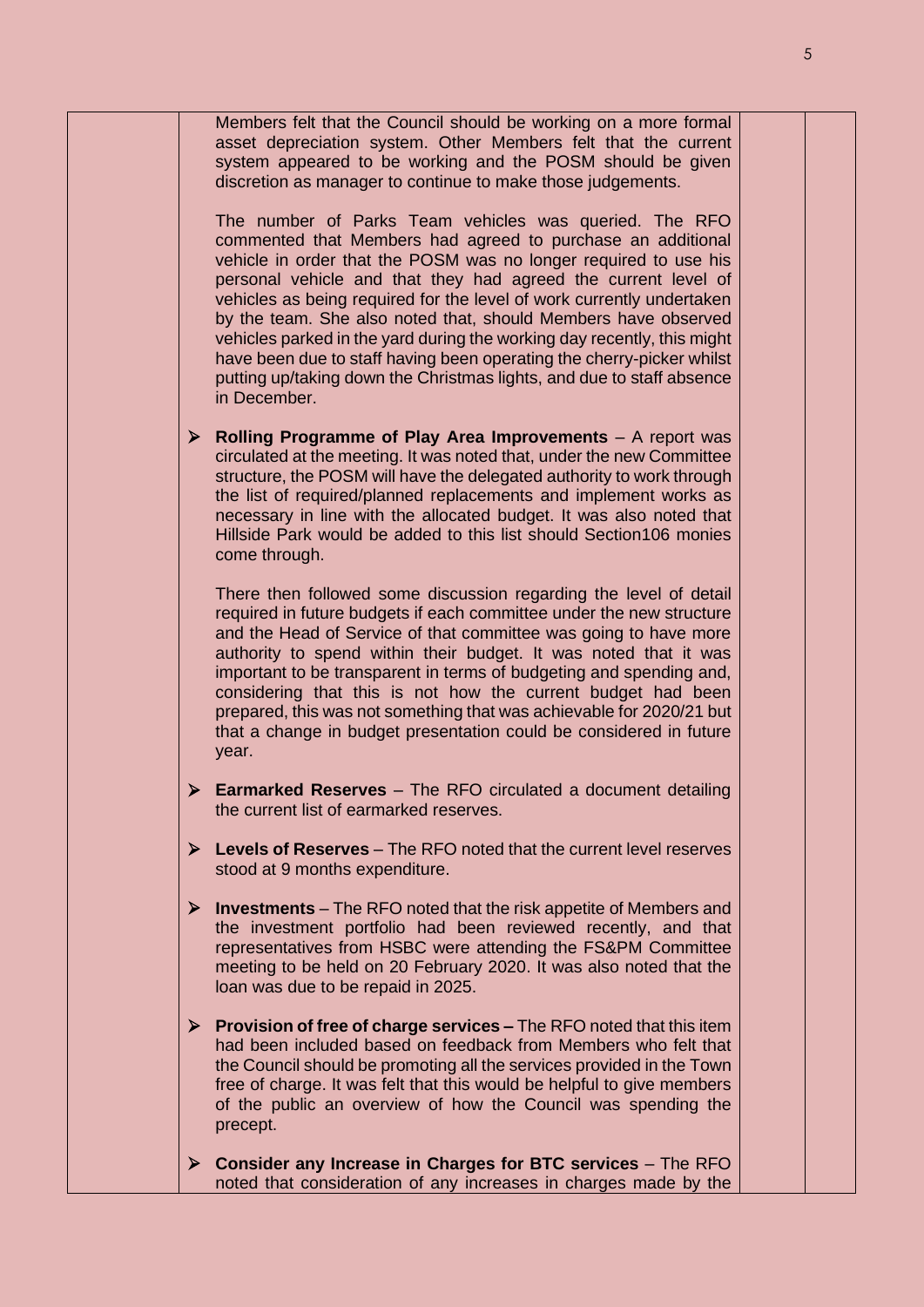| Council could be considered in context of the budget line to which the<br>charge relates.                                                                                                                                                                                                                                                                                                                |  |
|----------------------------------------------------------------------------------------------------------------------------------------------------------------------------------------------------------------------------------------------------------------------------------------------------------------------------------------------------------------------------------------------------------|--|
| $\triangleright$ Repayment of Ioan – The RFO noted that early repayment of the<br>loan was reviewed annually and that, at the last review, Members had<br>agreed that the cost of repaying the loan was not currently viable.                                                                                                                                                                            |  |
| The RFO then circulated a document entitled 'Summary of Expenditure'<br>which she explained she had produced in line with the new committee<br>structure. She referred Members to the items highlighted in orange on<br>the sheet, which detailed the large expenditure items and movements to<br>and from reserves.                                                                                     |  |
| Members then worked through the budget line-by-line and adjustments<br>to the budget were agreed as follows:                                                                                                                                                                                                                                                                                             |  |
| Line 155 - Vehicle Purchases (rolling program) - As noted earlier in<br>the meeting, the 2020/21 budget included the shortfall from the previous<br>year, where this line was reduced in order to protect the precept.<br>Members felt that this line should be reduced again this year and,<br>following completion of large expenditure projects in future years, the<br>shortfall could be addressed. |  |
| It was AGREED to RECOMMEND reducing line 155 from £56,819.46 to<br>£46,819.46.                                                                                                                                                                                                                                                                                                                           |  |
| It was further AGREED to RECOMMEND that the RFO ensure that the<br>£10,000.00 shortfall be included in the 2021/22 budget.                                                                                                                                                                                                                                                                               |  |
| Line 167 - Work Clothing - Members felt that it would be prudent to<br>move to a yearly allowance in line with commencement of the new<br>committee structure in April, whereby staff can apply for a new set of<br>uniform/wet weather gear.                                                                                                                                                            |  |
| It was AGREED to RECOMMEND that Officers produce a sheet that staff<br>can use to order uniform going forward, which could then be audited by<br>Committee.                                                                                                                                                                                                                                              |  |
| Line 172 - Play Equipment and Parks - Members considered that this<br>line should be amalgamated with line 181 (Replacement Fencing and<br>Gates) with a total budget of £40,000.00.                                                                                                                                                                                                                     |  |
| It was AGREED to RECOMMEND increasing this line from £30,000.00<br>to £40,000.00.                                                                                                                                                                                                                                                                                                                        |  |
| Line 181 – Replacement Fencing and Gates – as above, it was agreed<br>that this line be amalgamated with line 172.                                                                                                                                                                                                                                                                                       |  |
| It was AGREED to RECOMMEND reducing this line from £21,000.00 to<br>£0.00.                                                                                                                                                                                                                                                                                                                               |  |
| Line 185 - Urban Buzz Project with Schools 'Buglife' - Members<br>perception was that this project had not been successful enough to<br>increase frequency in 2020. The Town Clerk reported that the POSM had<br>felt that the project had been a success and he was keen to grow this<br>initiative going forward.                                                                                      |  |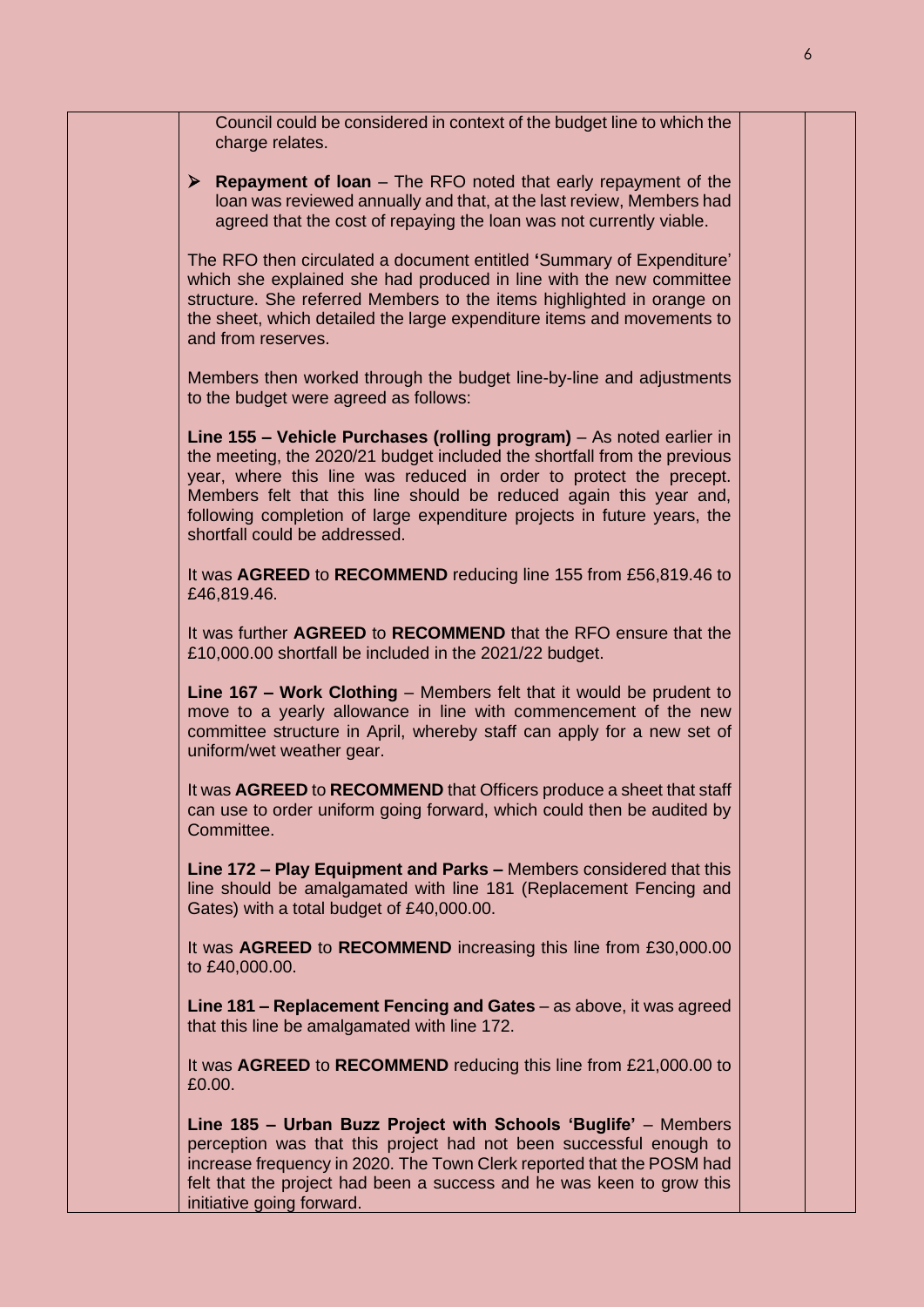| It was AGREED to RECOMMEND reducing line 185 from £1,000.00 to<br>£500.00.                                                                                                                                                                                                                                                                                                                                                                                                                           |  |
|------------------------------------------------------------------------------------------------------------------------------------------------------------------------------------------------------------------------------------------------------------------------------------------------------------------------------------------------------------------------------------------------------------------------------------------------------------------------------------------------------|--|
| Line 200 - Equipment Repairs and Maintenance                                                                                                                                                                                                                                                                                                                                                                                                                                                         |  |
| It was AGREED to RECOMMEND reducing line 200 from £1,000.00 to<br>£200.00.                                                                                                                                                                                                                                                                                                                                                                                                                           |  |
| Line 239 - Priory Park Repairs and Maintenance - Members<br>considered that the repair and maintenance budget for each play area<br>should be absorbed into the maintenance budget for each site and that<br>the repair and maintenance line for each park be reduced to £0.00.                                                                                                                                                                                                                      |  |
| It was AGREED to RECOMMEND reducing line 239 from £500.00 to<br>£0.00.                                                                                                                                                                                                                                                                                                                                                                                                                               |  |
| Line 246 - Fair Park Repairs and Maintenance                                                                                                                                                                                                                                                                                                                                                                                                                                                         |  |
| It was AGREED to RECOMMEND reducing line 246 from £500.00 to<br>£0.00.                                                                                                                                                                                                                                                                                                                                                                                                                               |  |
| Line 257 - Skate Park Minor Equipment Purchases                                                                                                                                                                                                                                                                                                                                                                                                                                                      |  |
| It was <b>AGREED</b> to <b>RECOMMEND</b> reducing line 257 from £500.00 to<br>£0.00.                                                                                                                                                                                                                                                                                                                                                                                                                 |  |
| Line 267 – Victoria Park Repairs and Maintenance                                                                                                                                                                                                                                                                                                                                                                                                                                                     |  |
| It was AGREED to RECOMMEND reducing line 267 from £500.00 to<br>£0.00.                                                                                                                                                                                                                                                                                                                                                                                                                               |  |
| Line 276 – Berryfields Repairs and Maintenance                                                                                                                                                                                                                                                                                                                                                                                                                                                       |  |
| It was AGREED to RECOMMEND reducing line 276 from £500.00 to<br>£0.00.                                                                                                                                                                                                                                                                                                                                                                                                                               |  |
| Line 286 - Lower Midway Road Repairs and Maintenance                                                                                                                                                                                                                                                                                                                                                                                                                                                 |  |
| It was <b>AGREED</b> to <b>RECOMMEND</b> reducing line 286 from £500.00 to<br>£0.00.                                                                                                                                                                                                                                                                                                                                                                                                                 |  |
| Line 297 - Plants - Parks General - Members considered that there<br>was scope to reduce this budget.                                                                                                                                                                                                                                                                                                                                                                                                |  |
| It was <b>AGREED</b> to <b>RECOMMEND</b> reducing line 297 from £3,000.00 to<br>£2,000.00.                                                                                                                                                                                                                                                                                                                                                                                                           |  |
| Line $312$ – Minor Equipment Purchases – it was noted that this line<br>referred to the purchase of Christmas trees on Mount Folly and the White<br>Clock. The Town Clerk noted that the purchase of Christmas trees was<br>increasing but Members were aware that there had been criticism from<br>the public as to the size of the White Clock tree this year. Members<br>considered the possibility of planting a tree at the White Clock which<br>could be decorated each year once established. |  |
|                                                                                                                                                                                                                                                                                                                                                                                                                                                                                                      |  |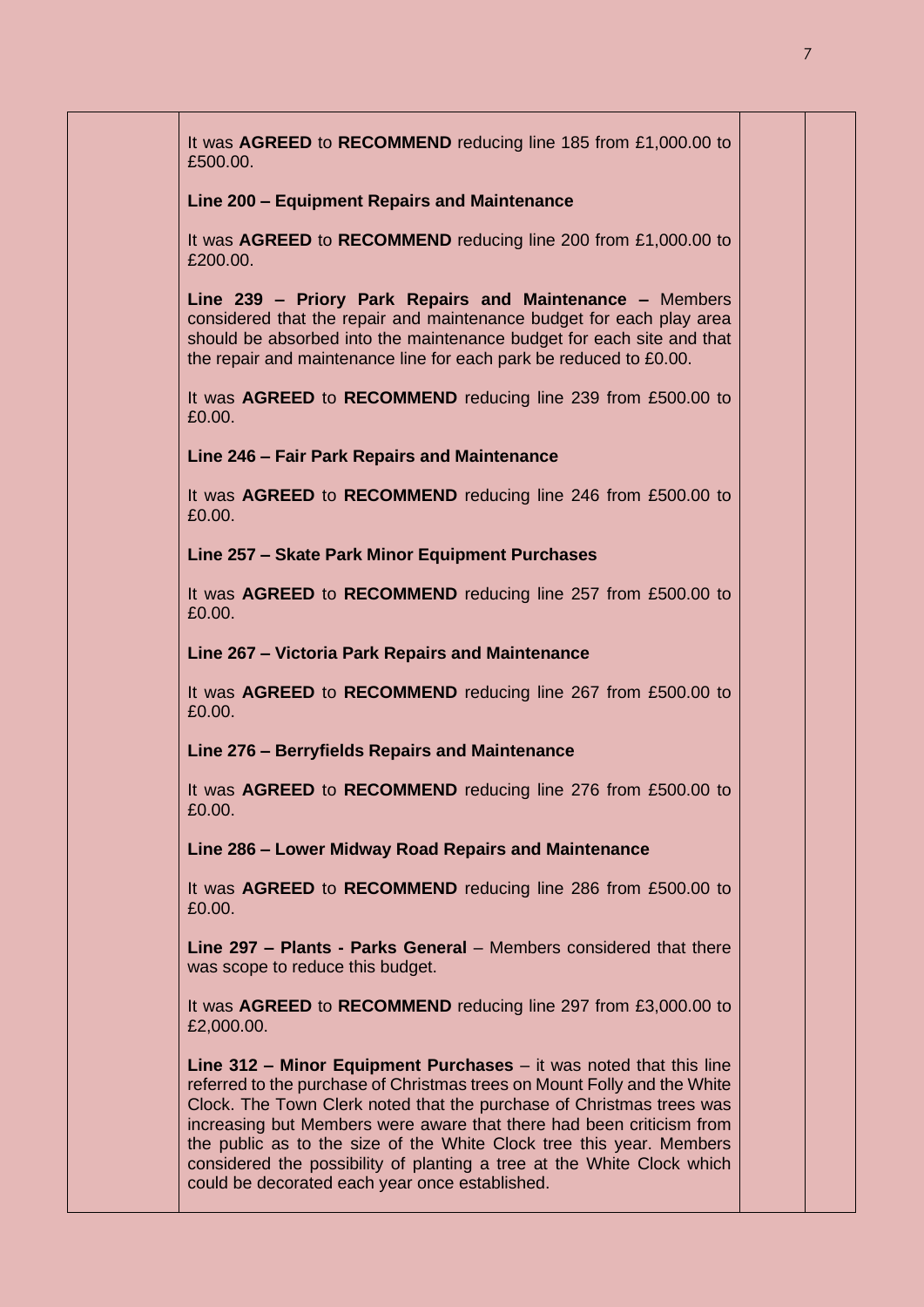| It was AGREED to RECOMMEND increasing line 312 from £1,719.00 to<br>£2,219.00.                                                                                                                                                                                                                                     |  |
|--------------------------------------------------------------------------------------------------------------------------------------------------------------------------------------------------------------------------------------------------------------------------------------------------------------------|--|
| It was further AGREED to RECOMMEND that the POSM investigate the<br>possibility of purchasing a tree for planting at the White Clock.                                                                                                                                                                              |  |
| Line 320 - Bus Shelters - Members considered the possibility of<br>discharging responsibility to Cornwall Council. The Town Clerk noted that<br>contacting Cornwall Council to discuss the possibility of BTC shelters<br>joining the Fernbank advertising contract was on his to-do list to action.               |  |
| It was AGREED to RECOMMEND reducing line 320 from £1,500.00 to<br>£0.00.                                                                                                                                                                                                                                           |  |
| Line 452 - St Petroc's Closed Churchyard Servicing Contracts -<br>Members considered whether an increase in this line was required and<br>concluded that this line could be maintained at the same level as previous<br>years.                                                                                     |  |
| It was AGREED to RECOMMEND reducing line 452 from £2,700.00 to<br>£2,500.00.                                                                                                                                                                                                                                       |  |
| Line 453 – St Petroc's Closed Churchyard Maintenance of Grounds<br>- Members considered that this line should be amalgamated with line<br>452 and that the sum in line 452 was adequate.                                                                                                                           |  |
| It was AGREED to RECOMMEND reducing line 453 from £500.00 to<br>£0.00.                                                                                                                                                                                                                                             |  |
| Line 531 - Remembrance Day - Members noted that staff had been<br>stretched during the 2019 event in terms of road closures etc. and felt<br>that this budget needed to allow for a contractor to provide temporary<br>traffic control measures.                                                                   |  |
| It was AGREED to RECOMMEND increasing line 531 from £100.00 to<br>£1,000.00.                                                                                                                                                                                                                                       |  |
| Line 542 - Bodmin Carnival - Members felt that this line needed to<br>increase in order that they were offering the same level of support to this<br>event as to other significant events in the town's calendar such as the<br>Christmas Lights event.                                                            |  |
| It was AGREED to RECOMMEND increasing line 542 from £500.00 to<br>£1,000.00.                                                                                                                                                                                                                                       |  |
| The RFO noted that lines 545 to 550 had been added to the budget in<br>line with requests coming out of the Promotions Committee. As Chair of<br>the Promotions Committee, Councillor D A Henderson considered that,<br>being mindful of the precept, she felt some of these lines could be<br>removed as follows: |  |
| Line 545 - Youth Scheme - Members considered that this was an<br>initiative they would like to pursue and that this budget could be<br>amalgamated with lines 546 and 548.                                                                                                                                         |  |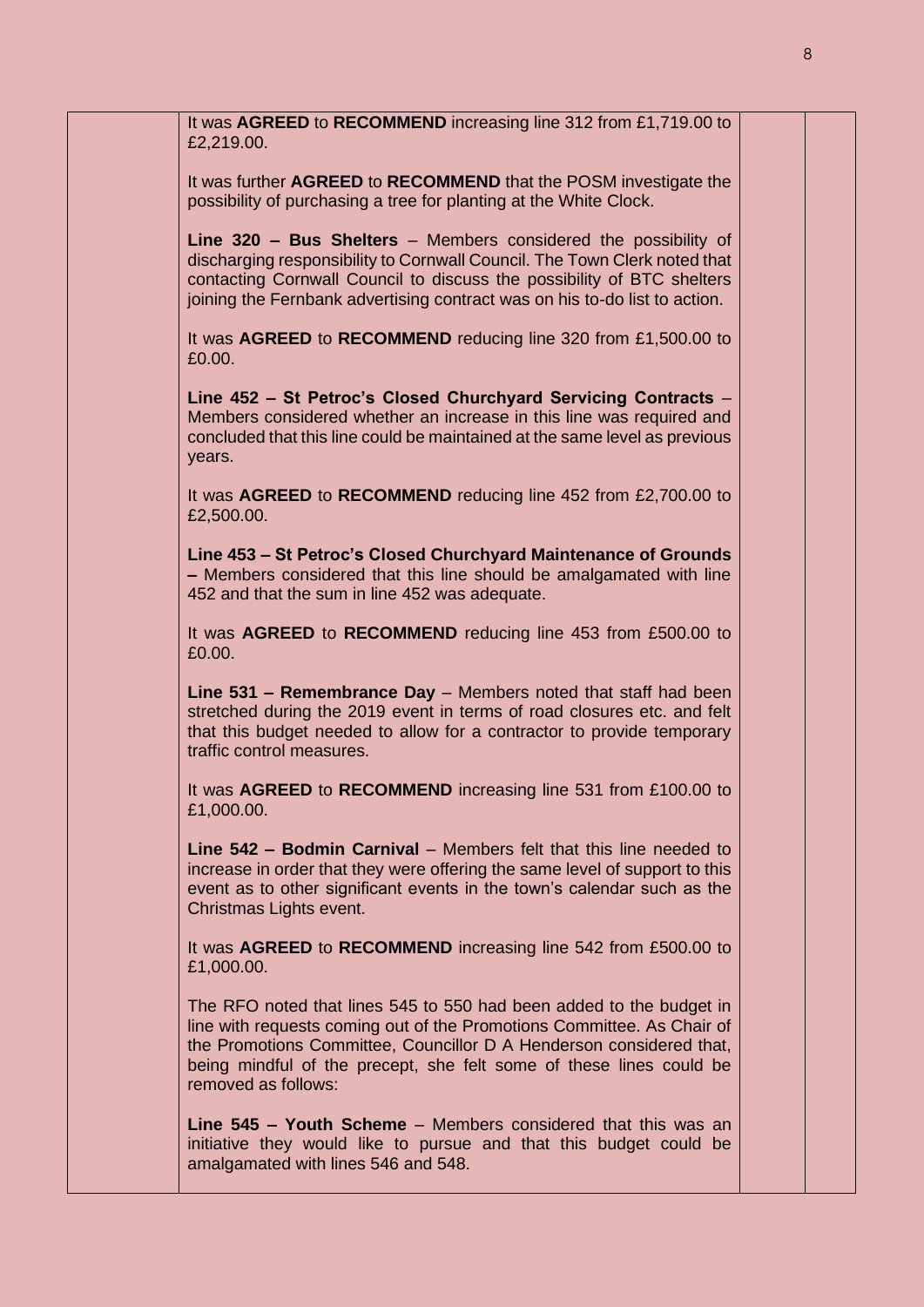| It was AGREED to RECOMMEND increasing this line from £1,500.00 to<br>£3,000.00.                                                                                                                                                                                                                                                                                                                                                                                                                                                                                                                                                                                          |  |
|--------------------------------------------------------------------------------------------------------------------------------------------------------------------------------------------------------------------------------------------------------------------------------------------------------------------------------------------------------------------------------------------------------------------------------------------------------------------------------------------------------------------------------------------------------------------------------------------------------------------------------------------------------------------------|--|
| Line 546 - Local Youth Networking Activities                                                                                                                                                                                                                                                                                                                                                                                                                                                                                                                                                                                                                             |  |
| It was AGREED to RECOMMEND reducing line 546 from £1,000.00 to<br>£0.00.                                                                                                                                                                                                                                                                                                                                                                                                                                                                                                                                                                                                 |  |
| Line 547 - Late night shopping event                                                                                                                                                                                                                                                                                                                                                                                                                                                                                                                                                                                                                                     |  |
| It was AGREED to RECOMMEND reducing line 547 from £1,000.00 to<br>£0.00.                                                                                                                                                                                                                                                                                                                                                                                                                                                                                                                                                                                                 |  |
| Line 548 - Drop in Sessions                                                                                                                                                                                                                                                                                                                                                                                                                                                                                                                                                                                                                                              |  |
| It was AGREED to RECOMMEND reducing this line from £1,200.00 to<br>£0.00.                                                                                                                                                                                                                                                                                                                                                                                                                                                                                                                                                                                                |  |
| Line 549 - Shire Hall Promotional Activities - Members considered<br>that this budget should be increased in order to accommodate any<br>outcomes of the review of future uses of Shire Hall.                                                                                                                                                                                                                                                                                                                                                                                                                                                                            |  |
| It was AGREED to RECOMMEND increasing line 549 from £1,500.00 to<br>£2,000.00.                                                                                                                                                                                                                                                                                                                                                                                                                                                                                                                                                                                           |  |
| Line 553 - Car parking Services - Members considered that a long-<br>term decision needed to be made with regards to Priory Car Park and<br>charges therein. It was noted that this had been included on the list of<br>objectives discussed at the Policy Committee meeting held on 5<br>December and should be referred to a future meeting of the<br>Properties/Estates Committee in due course.                                                                                                                                                                                                                                                                      |  |
| Line $662$ – Roof safety training – This cost and its inclusion on a<br>separate line to the Parks Team training budget was queried. The RFO<br>noted that £4,000.00 of this budget had been included in error and would<br>be removed. The RFO clarified that this training was specific to Shire Hall<br>and that it had previously decided to bring this responsibility back in-<br>house as this allowed staff to respond more quickly to issues, and that<br>relying on an external contractor had proven more expensive. Members<br>considered that this cost should be removed from this line and this cost<br>covered as part of the Parks Team training budget. |  |
| It was AGREED to RECOMMEND reducing this line from £1,100.00 to<br>£0.00.                                                                                                                                                                                                                                                                                                                                                                                                                                                                                                                                                                                                |  |
| It was further AGREED to RECOMMEND that the matter of Shire Hall<br>roof access and training be referred to a future meeting of the<br>Properties/Estates Committee.                                                                                                                                                                                                                                                                                                                                                                                                                                                                                                     |  |
| Line $767$ – Switch Charges & Commission – the RFO noted that this<br>line should have been reduced from £1,044.09 to £522.05 due to the<br>downsizing of the shop resulting in fewer expected sales going forward.                                                                                                                                                                                                                                                                                                                                                                                                                                                      |  |
| Line 769 - Work Clothing/Uniforms - The RFO reported that, in<br>consideration of the move of the BIC into the foyer and the new members<br>of staff, Members might consider that this was a good opportunity to                                                                                                                                                                                                                                                                                                                                                                                                                                                         |  |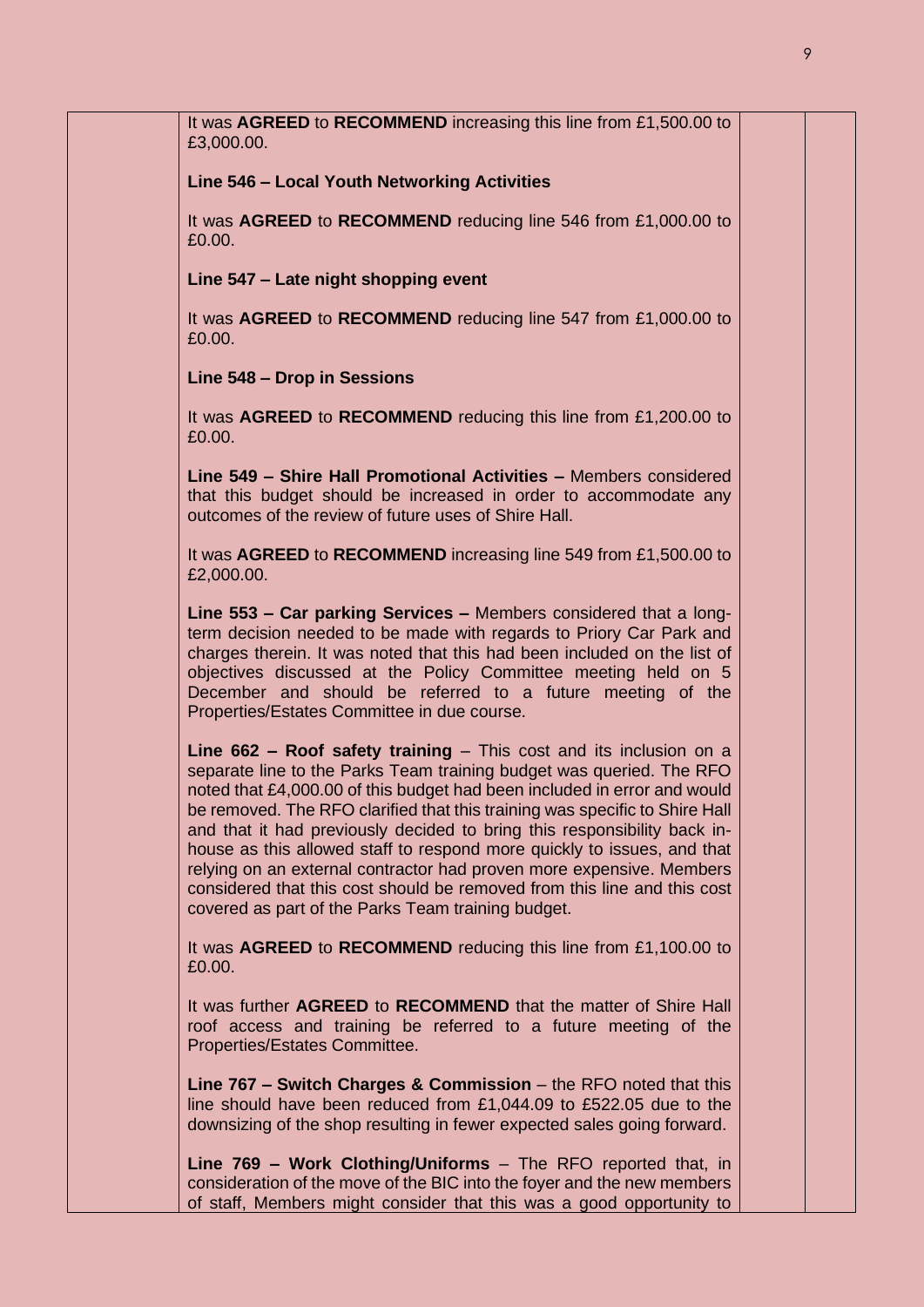| refresh the staff uniform which had not been updated in some years.<br>Members considered that this cost should be covered under the uniform<br>budget in line167.                                                                                                                                                                                                                                                                                                      |  |
|-------------------------------------------------------------------------------------------------------------------------------------------------------------------------------------------------------------------------------------------------------------------------------------------------------------------------------------------------------------------------------------------------------------------------------------------------------------------------|--|
| It was AGREED to RECOMMEND reducing line 769 from £450.00 to<br>£0.00.                                                                                                                                                                                                                                                                                                                                                                                                  |  |
| There then followed discussion regarding the possibility of copyrighting<br>the Town Crest. It was noted that various organisations in the town<br>already used this crest and the suggestion required further consideration.                                                                                                                                                                                                                                           |  |
| It was AGREED to RECOMMEND taking the possibility of copyrighting<br>the town crest to a future meeting of the Promotions/Community Services<br>Committee.                                                                                                                                                                                                                                                                                                              |  |
| The RFO reported that line 844 onwards related to large revenue items<br>which required agreement and then should be allocated to the<br>appropriate committee for progression of projects.                                                                                                                                                                                                                                                                             |  |
| Line $850$ – Priory Toilets refurbishment – it was noted that there was<br>£63,000.00 in reserves for this project. Members considered that<br>reducing the contribution in 2020/21 in order that money could be<br>allocated to more pressing projects                                                                                                                                                                                                                 |  |
| It was AGREED to RECOMMEND reducing line 850 from £12,000.00 to<br>£7,000.00.                                                                                                                                                                                                                                                                                                                                                                                           |  |
| Line 853 - Climate Change Promotions - Councillor J Cooper<br>considered that this budget should be allocated to the Neighbourhood<br>Plan due to the fact it had been agreed that the Climate Change Working<br>Party would be a sub-committee of NP Steering Group and that it<br>therefore had no mandate to draw money without the permission of the<br>NP Steering Group.                                                                                          |  |
| The Town Clerk clarified that this budget was in order for BTC to<br>implement any actions/recommendations coming out of the Climate<br>Change Working Party that were relevant to the Council and as such did<br>not relate to expenditure of the Working Party and would not be drawn<br>down by that group, but rather related to expenditure by BTC following<br>the outcomes of the Climate Change Action Plan the Working Party had<br>been tasked with creating. |  |
| There followed some discussion about the requirement of line 853 and<br>line 854 (Climate Change Actions) and Members considered that two<br>separate lines were not required and that the budget in line 854 was<br>adequate.                                                                                                                                                                                                                                          |  |
| It was AGREED to RECOMMEND reducing line 853 from £1,000.00 to<br>£0.00.                                                                                                                                                                                                                                                                                                                                                                                                |  |
| Line 856 - Promotional Themes - Members considered that this<br>budget was aspirational in order to build Bodmin's profile and was<br>important in considering Bodmin's brand as a town to visit but felt it could<br>be reduced during the current budget year. It was noted that this line<br>would be renamed to 'Promoting Bodmin'.                                                                                                                                 |  |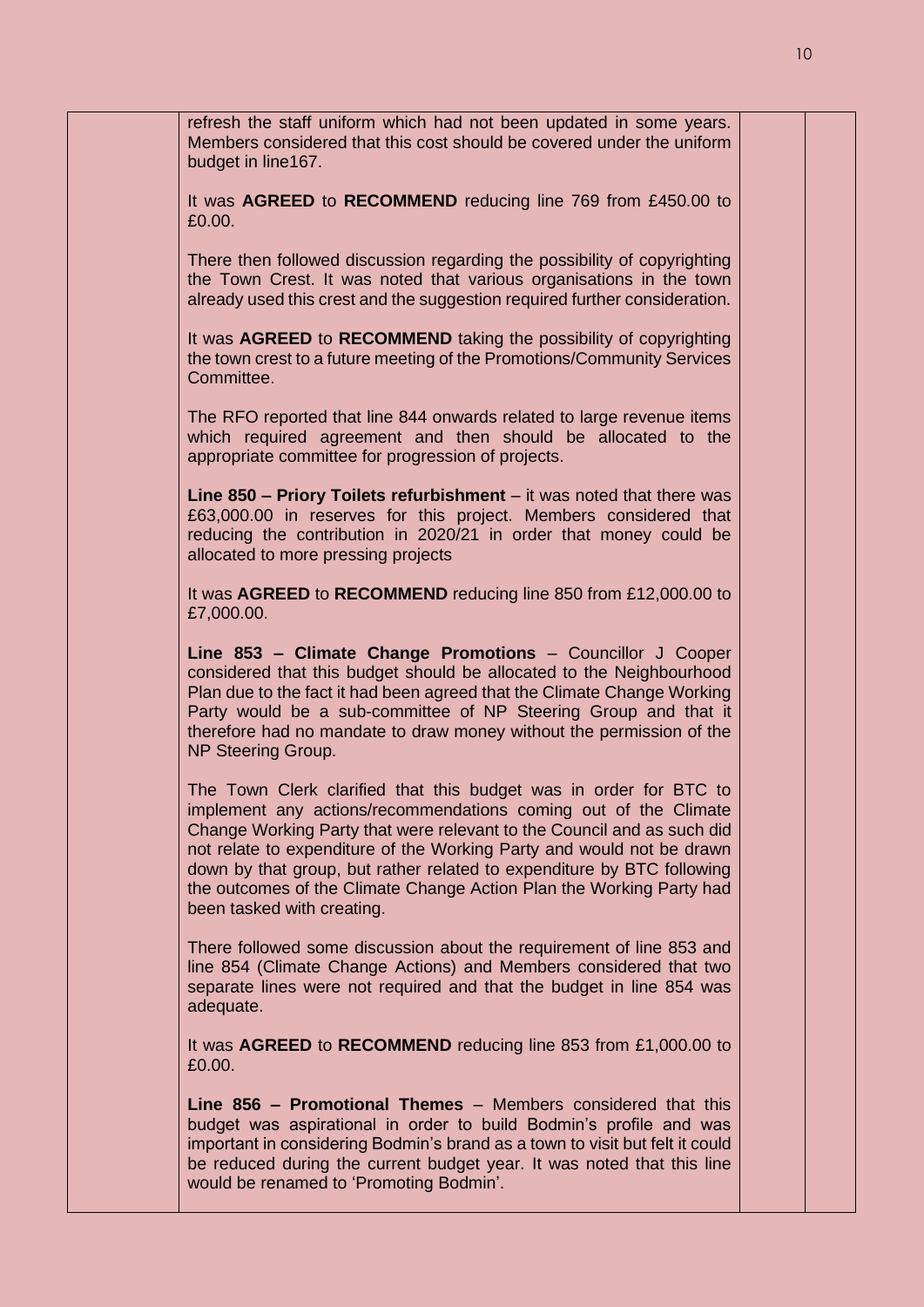| It was AGREED to RECOMMEND reducing this line £20,000.00 to<br>£10,000.00.                                                                                                                                                                             |  |
|--------------------------------------------------------------------------------------------------------------------------------------------------------------------------------------------------------------------------------------------------------|--|
| Line 857 - Coldharbour Pavilion Match Funding - Members<br>considered that the total sum for this project should be £40,000.00 and<br>considering the sum already held in reserves, the budget for 2020/21<br>could be reduced.                        |  |
| It was AGREED to RECOMMEND reducing line 857 from £10,000.00 to<br>£4,000.00.                                                                                                                                                                          |  |
| Line 858 - Shire House Complex Refurbishment - Members<br>considered that a lower budget for this project would be adequate based<br>on the levels in reserves.                                                                                        |  |
| It was AGREED to RECOMMEND reducing line 858 from £60,000.00 to<br>£50,000.00.                                                                                                                                                                         |  |
| Lines 860/861 - Contingency Fund - Members considered that these<br>costs could be amalgamated with a total budget of £35,000.00.                                                                                                                      |  |
| It was AGREED to RECOMMEND increasing line 860 from £30,000.00<br>to £35.000.00.                                                                                                                                                                       |  |
| It was AGREED to RECOMMEND reducing line 861 from £10,000.00 to<br>£0.00.                                                                                                                                                                              |  |
| Line 865 - May 2021 Elections - Members considered that, with the<br>level currently in reserves, this budget could be reduced.                                                                                                                        |  |
| It was AGREED to RECOMMEND reducing line 865 from £4,500.00 to<br>£1,500.00.                                                                                                                                                                           |  |
| Line 867 - Polytunnel - Members considered that this<br>maintenance/replacement could be included in the Parks Team's general<br>maintenance budget to be managed by the Estates Committee under the<br>new committee structure.                       |  |
| It was AGREED to RECOMMEND reducing line 867 from £734.70 to<br>£0.00.                                                                                                                                                                                 |  |
| Line 871 - Increase reserves - Members considered that, although it<br>was important to ensure an adequate level of reserves, BTC was<br>currently over the minimum required level and they were aware of the<br>importance of protecting the precept. |  |
| It was AGREED to RECOMMEND reducing line 871 from £12,000.00 to<br>£0.00.                                                                                                                                                                              |  |
| Line 872 – Cemetery Fund – Members considered that, having resolved<br>to consult with Cornwall Council regarding the discharge of responsibility<br>of the new cemetery back to them, this line could be removed from the<br>budget.                  |  |
| It was AGREED to RECOMMEND reducing line 872 from £20,000.00 to<br>£0.00.                                                                                                                                                                              |  |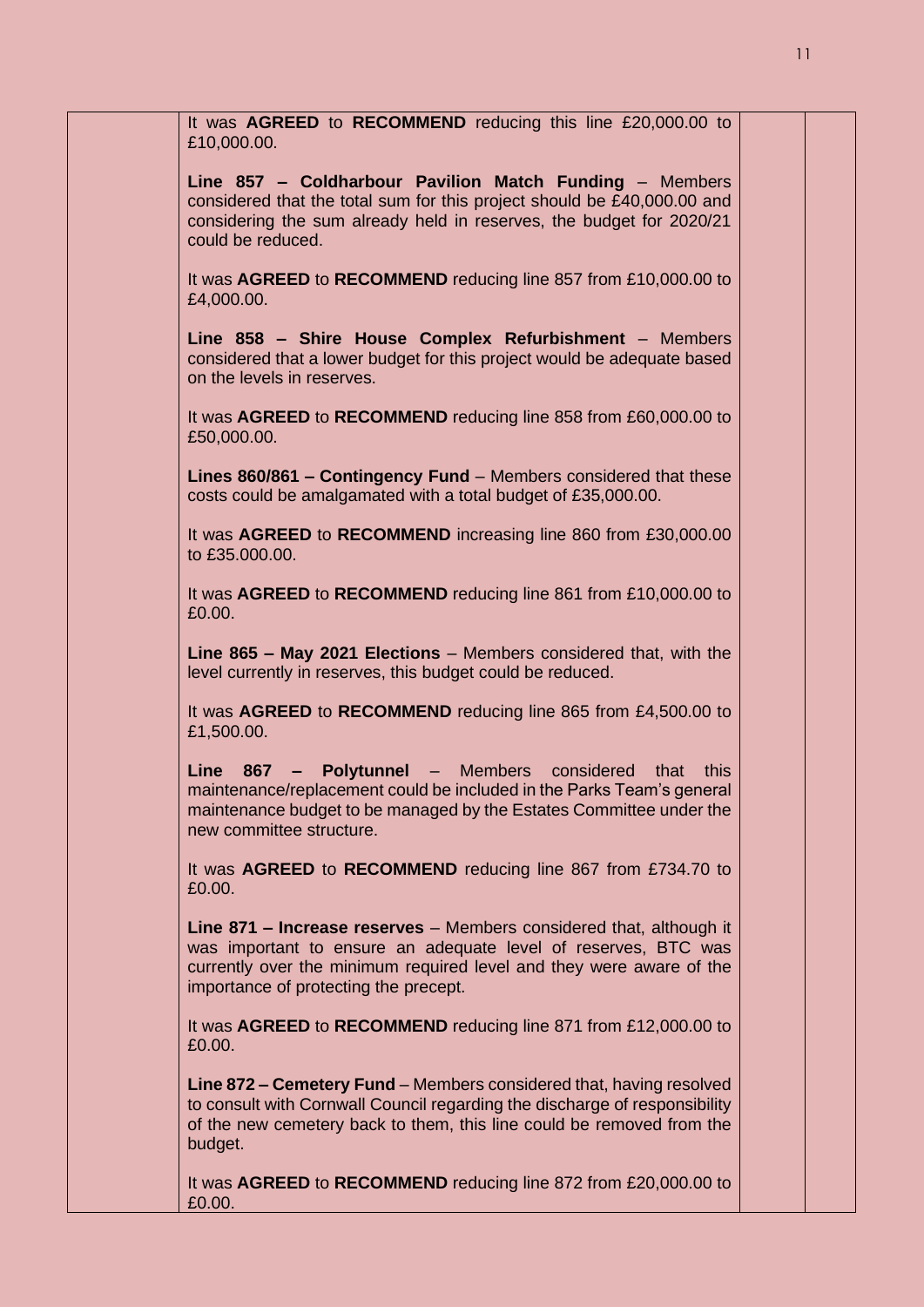| FSPM/2020/<br>005        | To consider and, if appropriate, agree to give delegated authority to<br>Senior Officers to authorise payments within the agreed budget<br>limits within their remit / department / responsibilities                                                                                                                                                                                                                                                                   |  |
|--------------------------|------------------------------------------------------------------------------------------------------------------------------------------------------------------------------------------------------------------------------------------------------------------------------------------------------------------------------------------------------------------------------------------------------------------------------------------------------------------------|--|
|                          | The RFO reported that agreement from Members on this item would<br>mean that, as long as each committee under the new Committee<br>Structure is spending within their allocated budget, they have delegated<br>authority to authorise expenditure without the requirement to go through<br>Full Council. It was hoped that this would result in quicker turnaround of<br>actions due to the ability to achieve more at a Committee level within<br>each meeting cycle. |  |
|                          | There followed some discussion regarding some Members wishing to<br>caveat this delegated authority to try and encourage underspend on the<br>allocated budget, feeling that Senior Officers (Heads of Service under the<br>new committee structure) should be required to request authorisation<br>from Council to spend the last of their budget. Some felt that this should<br>be an aspiration rather than a formal arrangement.                                   |  |
|                          | Following discussion, it was AGREED to RECOMMEND granting<br>delegated authority to Senior Officers to authorise payments within and<br>up to 97% of the agreed budget limits within their remit / department /<br>responsibilities. Expenditure of the last 3% of each team's budget must<br>be taken back to Committee/Council for authorisation.<br>The voting pattern was 4 votes for, with 1 against.                                                             |  |
|                          |                                                                                                                                                                                                                                                                                                                                                                                                                                                                        |  |
| FSPM/2020/<br>006        | <b>ITEMS CONTAINING EXEMPT INFORMATION</b> To consider passing the<br>following Resolution in respect of the items listed below:<br>'That the press and public be excluded from the Meeting in accordance                                                                                                                                                                                                                                                              |  |
|                          | with Section 1 of the Public Bodies (Admission to Meetings) Act 1960, for<br>the following items of business on the grounds that they involve the likely<br>disclosure of confidential and exempt information.'                                                                                                                                                                                                                                                        |  |
|                          | There being no confidential matters to discuss, it was <b>NOT AGREED</b> to<br>go into Committee and the remainder of items on the agenda were<br>discussed during the open session.                                                                                                                                                                                                                                                                                   |  |
| <b>FSPM/2020/</b><br>007 | To consider any confidential budgetary items relating to the Draft<br><b>Budget</b>                                                                                                                                                                                                                                                                                                                                                                                    |  |
|                          | There were no confidential budgetary items to discuss.                                                                                                                                                                                                                                                                                                                                                                                                                 |  |
| <b>FSPM/2020/</b><br>008 | In light of the above, to make recommendations to Council on:                                                                                                                                                                                                                                                                                                                                                                                                          |  |
|                          | a) Net Expenditure to cover operational costs                                                                                                                                                                                                                                                                                                                                                                                                                          |  |
|                          | The RFO reported that the operational expenditure for 2020/21 stood at<br>£1,476,104.37.                                                                                                                                                                                                                                                                                                                                                                               |  |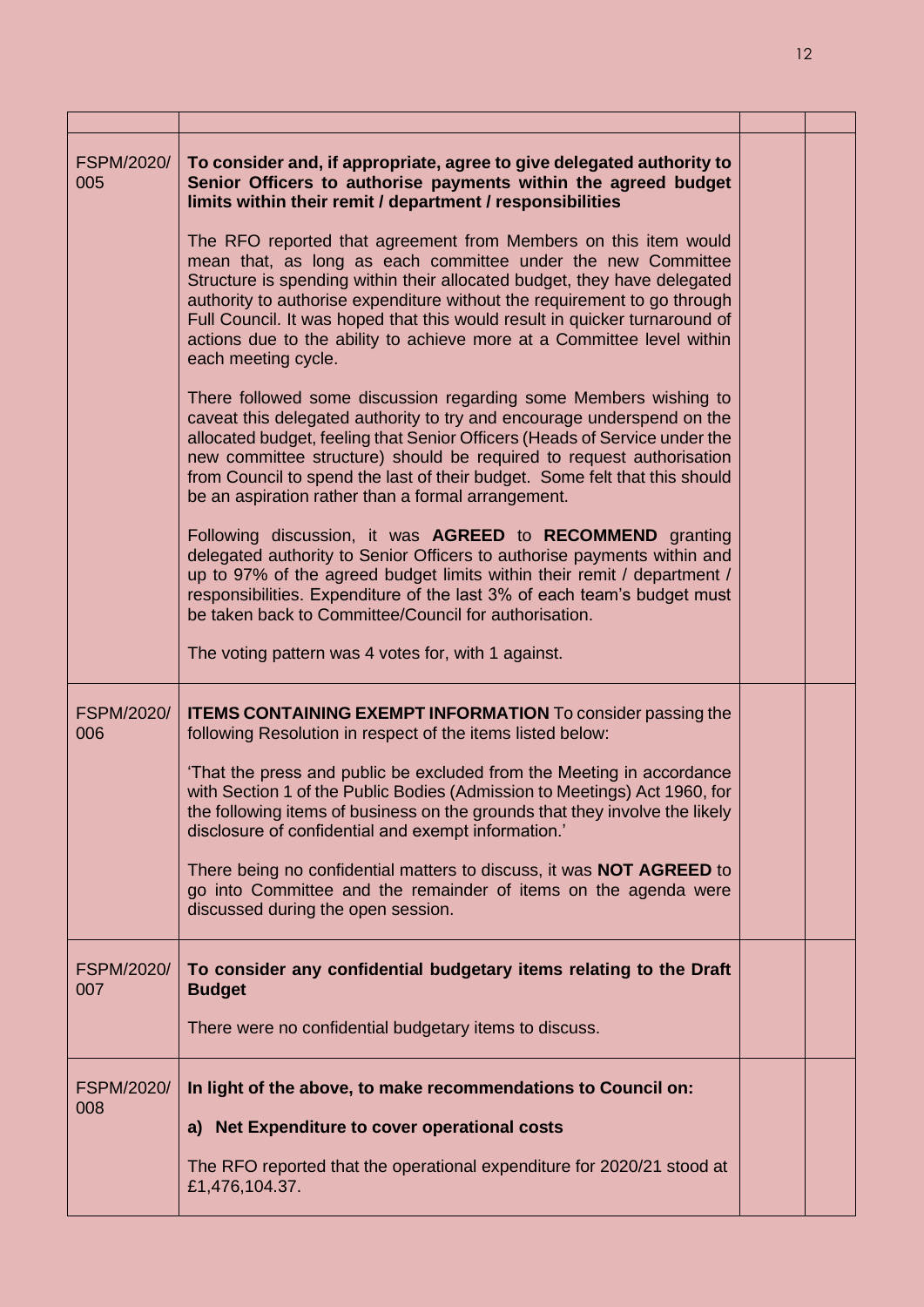| b) Transfers to and from reserves, including earmarked reserves                                                                                                                                                                                                                                                |
|----------------------------------------------------------------------------------------------------------------------------------------------------------------------------------------------------------------------------------------------------------------------------------------------------------------|
| The RFO noted that the total sum allocated to reserves within this budget<br>was £26,350.62.                                                                                                                                                                                                                   |
| c) The Precept for the coming financial year                                                                                                                                                                                                                                                                   |
| The RFO reported that the precept stood at £1,502,455.00 which<br>equated to an increase of 2.97%. The increase for a Band D property<br>would be 19 pence per week or £9.67 per year.                                                                                                                         |
| It was AGREED to RECOMMEND Council adopts this budget for the<br>2020/21 financial year.                                                                                                                                                                                                                       |
| Following agreement of the budget, Councillor J P Cooper wished to<br>revisit the Council's objectives going forward. He felt that the grid format<br>produced for the 2017-20 objectives should be retained, with new<br>objectives overwriting objectives within the current set which had been<br>achieved. |
| $\triangleright$ To scope, develop and deliver a new Skate Park – moved forward<br>as not yet delivered.                                                                                                                                                                                                       |
| $\triangleright$ To scope, develop and deliver a new Cemetery – moved forward<br>as an ongoing project.                                                                                                                                                                                                        |
| $\triangleright$ To scope, develop and deliver a new Parks Department Building<br>and Compound – moved forward as ongoing project.                                                                                                                                                                             |
| $\triangleright$ To locate all office-based staff within Shire Hall if feasible and<br>cost-effective - This project has been completed.                                                                                                                                                                       |
| It was AGREED to RECOMMEND replacing this objective as follows:                                                                                                                                                                                                                                                |
| $\triangleright$ Priory Park and Dennison Road Toilets - explore feasibility of<br>leasing to local business interest or community group to develop as<br>a community shop / toilet.                                                                                                                           |
| To refurbish or rebuild Fair Park and Priory Park Toilets - Fair<br>Park project underway although not complete, Priory Park to be<br>transferred to above objective.                                                                                                                                          |
| It was AGREED to RECOMMEND replacing this objective as follows:                                                                                                                                                                                                                                                |
| $\triangleright$ Shire House Refurbishment cost appraisal, to include:                                                                                                                                                                                                                                         |
| Heating via heat pump, reinforcing BTC green credentials<br>- Lift to replace stair lift<br>Consider using consultant to scope project and seek funding<br>$\blacksquare$                                                                                                                                      |
| $\triangleright$ To Complete the registry of land owned by Bodmin Town<br><b>Council</b> – moved forward as an ongoing project.                                                                                                                                                                                |
| $\triangleright$ To complete existing contract negotiations for land and<br>buildings, including Hillside Park, and enter into new where<br><b>Council agrees</b> – moved forward as an ongoing project.                                                                                                       |
|                                                                                                                                                                                                                                                                                                                |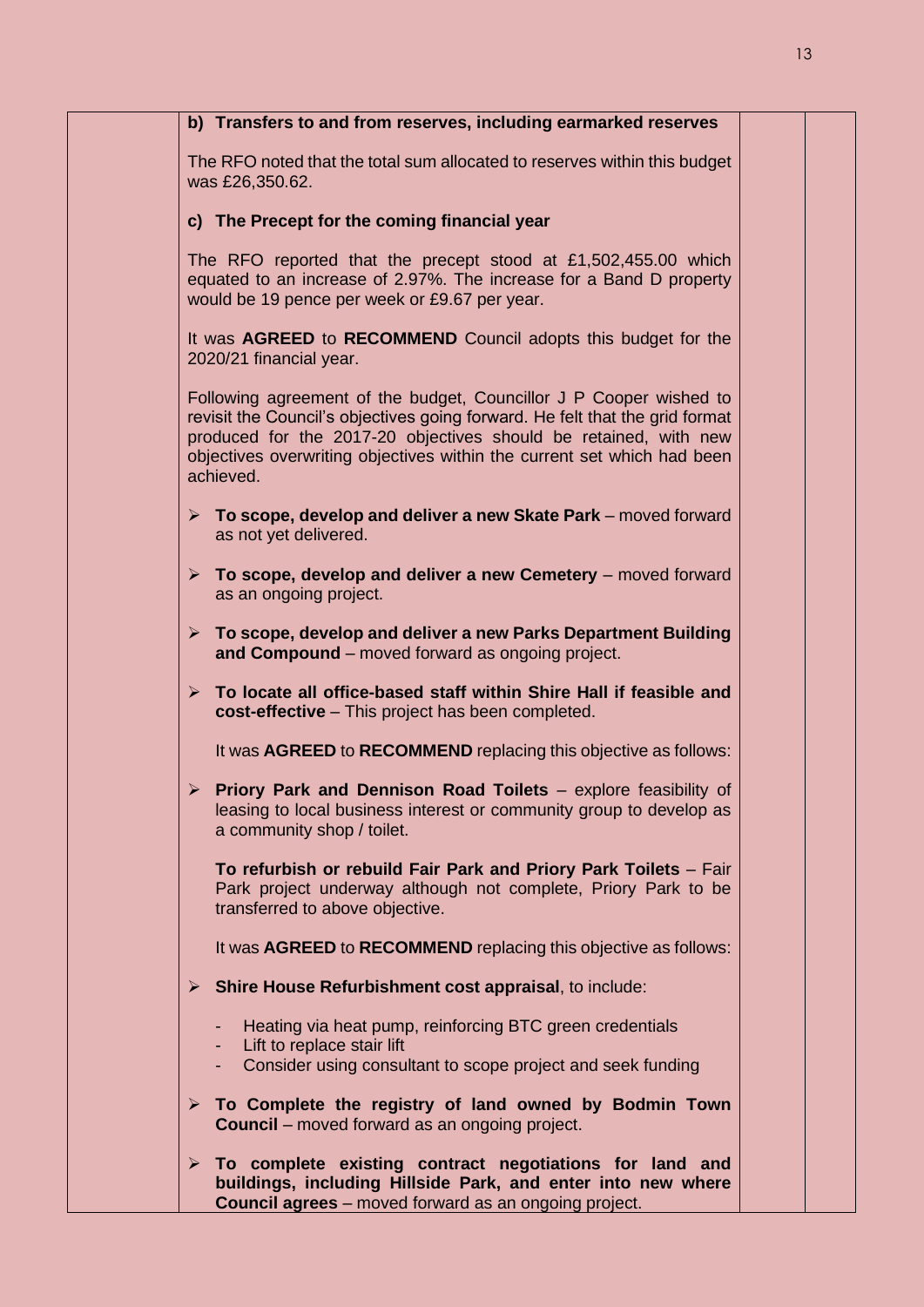|                          | $\triangleright$ Neighbourhood Plan: Community consultation, consideration of<br>appropriateness, cost-benefit analysis - this project has moved<br>forward and, as such, required amendment.<br>It was AGREED to RECOMMEND amending the wording as follows:                                                                                         |  |
|--------------------------|------------------------------------------------------------------------------------------------------------------------------------------------------------------------------------------------------------------------------------------------------------------------------------------------------------------------------------------------------|--|
|                          | $\triangleright$ Neighbourhood Plan: To conduct a public consultation with a<br>view to drafting the document ready for a referendum.                                                                                                                                                                                                                |  |
|                          | $\triangleright$ To undertake a staffing review to ensure sufficient capacity and<br>capability to deliver agreed objectives - the staffing review having<br>been carried out this objective, required updating.                                                                                                                                     |  |
|                          | It was AGREED to RECOMMEND amending the wording as follows:                                                                                                                                                                                                                                                                                          |  |
|                          | $\triangleright$ To Implement all Organisational and Staffing Review<br>recommendations as agreed and to complete transition to new<br>committee structure by the start of the 2020 civic year.                                                                                                                                                      |  |
|                          | Members also considered that there were two additional key projects<br>requiring delivery which should be added to the list of objectives.                                                                                                                                                                                                           |  |
|                          | It was AGREED to RECOMMEND the inclusion of the following<br>objectives going forward:                                                                                                                                                                                                                                                               |  |
|                          | $\triangleright$ Shire Hall / Cells Options Appraisal, to include:                                                                                                                                                                                                                                                                                   |  |
|                          | Bring in a costed project / external project team to refurbish cells<br>as staff rest room, pop-up shop space or revenue generating<br>space;<br>Reconfigure courtrooms to provide community space whilst<br>retaining historic references to display;<br>Provide council chamber facility;<br>Explore grant funding.                                |  |
|                          | $\triangleright$ To work with stakeholders to assist with delivery of events<br>surrounding the finish Stage 1 of the 2020 Tour of Britain in<br>Bodmin on Sunday 6 September 2020.                                                                                                                                                                  |  |
|                          | It was noted that, following agreement of these objectives at the Full<br>Council meeting held on 16 January 2020, the BTC website would be<br>updated to reflect these updated objectives.                                                                                                                                                          |  |
| <b>FSPM/2020/</b><br>009 | Any other urgent and relevant confidential item, for information,<br>that the Chairman considers appropriate.                                                                                                                                                                                                                                        |  |
|                          | Councillor P Brown enquired as to whether it was possible to receive<br>more detailed feedback in relation to the effectiveness of the CCTV<br>provision in the town. He felt that members of the public would like to<br>know, for example, how many convictions in the town had been assisted<br>by CCTV footage, as it was a significant expense. |  |
|                          | The Chairman advised that there were difficulties in providing specifics<br>due to confidentiality issues especially in relation to ongoing cases, but                                                                                                                                                                                               |  |